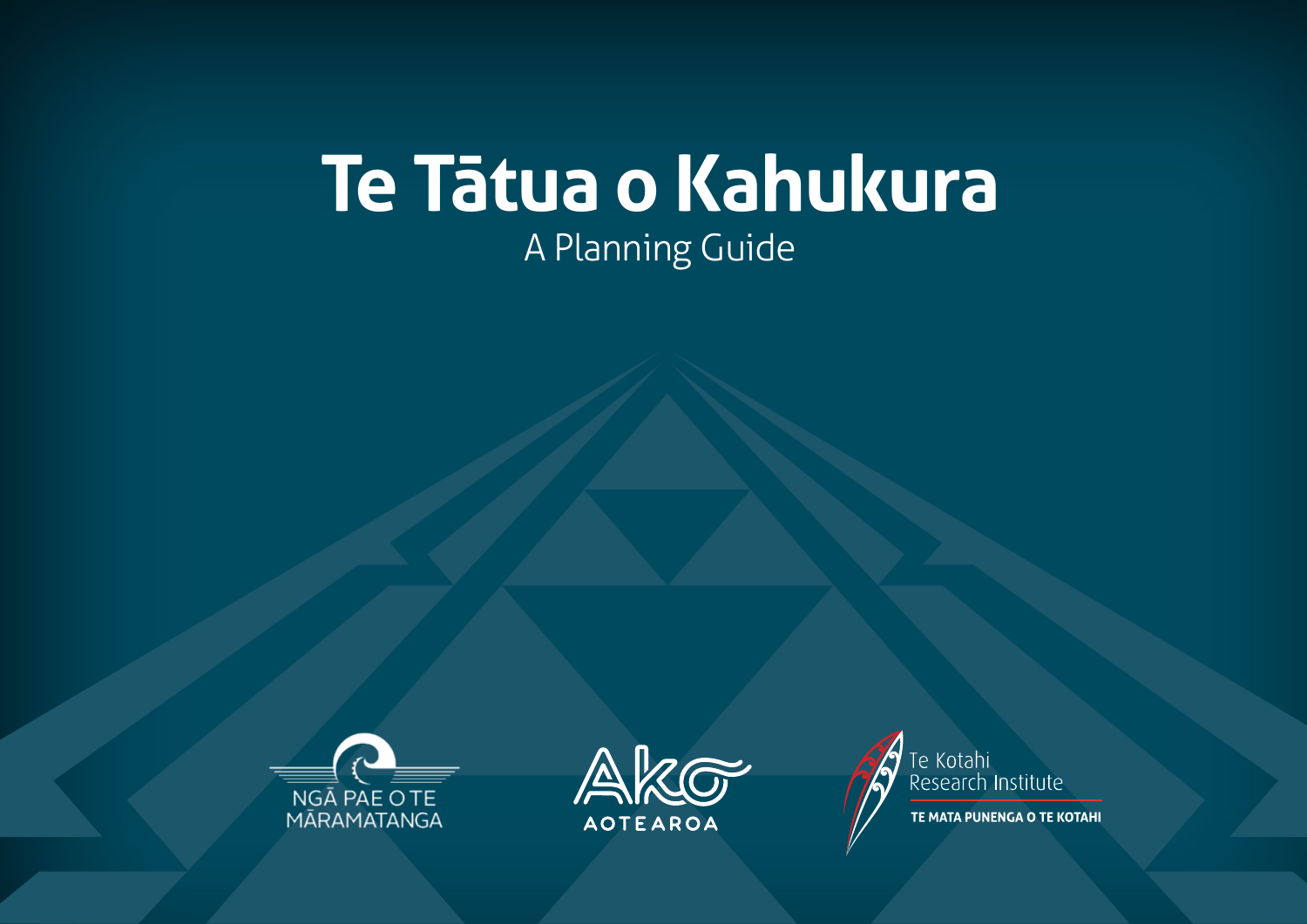

# **TE TĀTUA O KAHUKURA**

#### Opening horizons for Māori and Indigenous doctoral scholars

Taking the time to plan your pathway through and beyond a PhD is an important element in achieving success. Reflecting upon where you are in terms of the doctoral journey and where you dream to be as a result is necessary to remind us of why you are pursuing the doctorate which in turn may provide you with the motivation to continue, for yourself and for your whānau. This tool will ask you to think about what you need that you don't currently have in order to arrive at the horizons you are striving toward and hopefully allow you to successfully plan a way to gain the support that you need.

Each section provides a question or statement for you to consider, as well as advice and insights from both staff and students to provide you with food for thought. Subsequently, a section is provided for you to write/draw/mind map your reflections. The sum total of this is that you will have a clearer understanding of the smaller and larger goals you are striving for, the support you need to achieve them and the motivation to see not only the end of the PhD but the horizons that lie beyond it.

#### **Ko te pae tawhiti whāia kia tata! Ko te pae tata whakamaua kia tina!**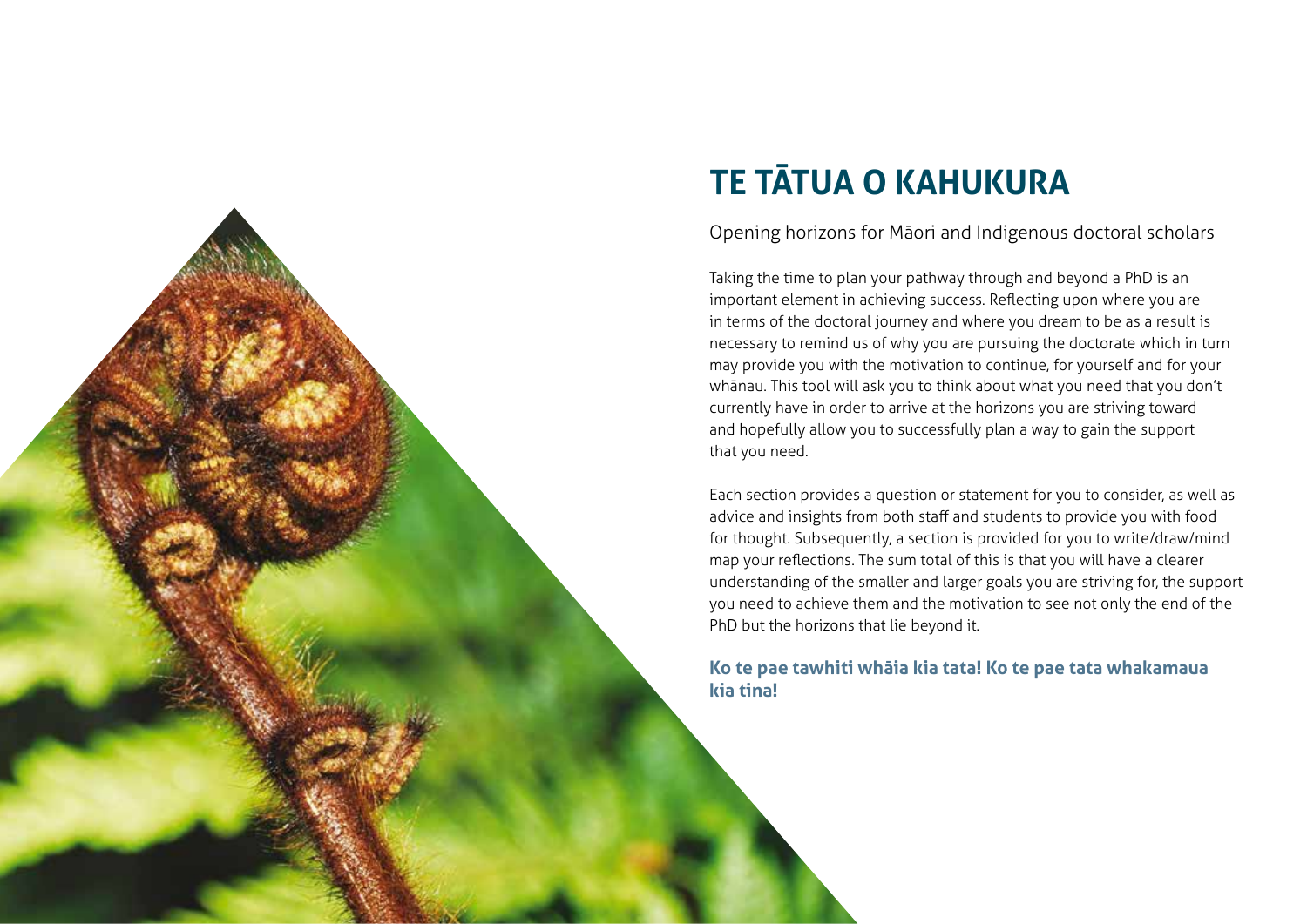### **What does the PhD mean to you?**

Whakaahuatia ō whakaaro ki raro ake nei:

#### **Hei āwhina:**

- What is it that the PhD will enable in your life and in the lives of your whānau?
- Why have you chosen the PhD as a pathway to your horizon?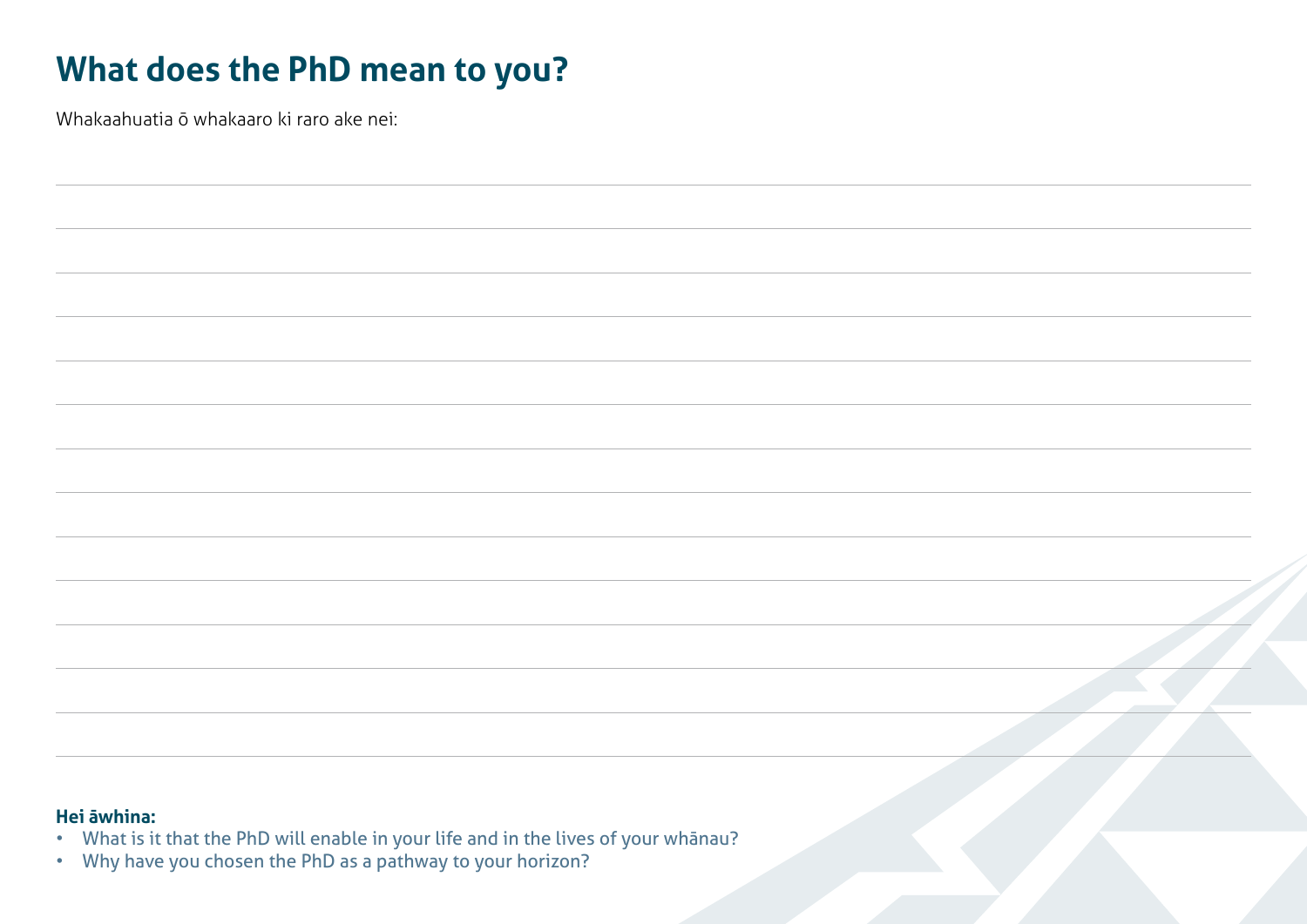### **What other MAI staff and students have to say about the importance of a PhD:**

"…One of the strong things that came through that I felt was the idea of it not only being an intellectual journey but it was also a healing journey and that idea of healing came through partly through our expression and partly through what we were expressing and that that might create healing of historical trauma and there were lots of examples that came through with that."

"We talked about it fundamentally being about being the change that we want to see within our communities for our whānau and our hapū and our iwi and that was sort of the motivating factor that the PhD itself is just a platform to far greater things; it's not the thing that defines us and what we do. It's just a small space of time but it's going to hopefully be transformative not only for ourselves but for our people."

"We talked about making, normalising post-grad study for our whānau so it just becomes something we can all do as an option, doesn't have to be what you do, but as an option and honouring our original instructions, this is what we are supposed to be doing, and that we can accept that and work with that this is the original instruction, we are here to contribute back, to make it matter, to make what we think matter."

"I can remember one woman saying… that she wanted to get the 'Dr' so she could argue back. That in the work that she was doing; advocating for the people she worked with, whether you call them clients or patients, that Dr in front of her name would give her voice different power to argue for them. So, she had no intention of going into an academic kind of a career or a scholarship if you like, but she saw that as a way of saying, well, it means that other people think that my voice counts in a different way."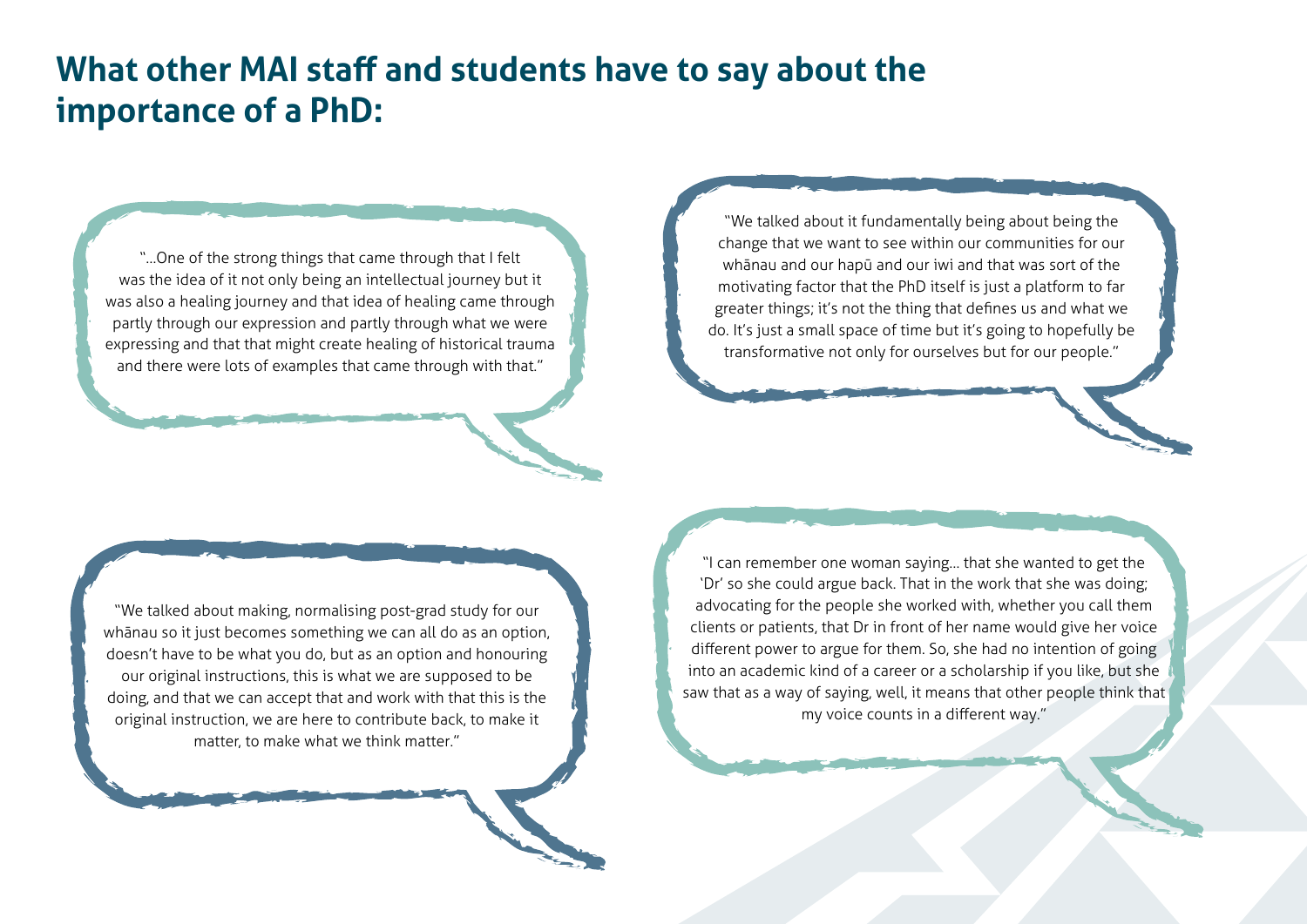### **Where are you at now?**

Whakaahuatia ō whakaaro ki raro ake nei:



#### **Hei āwhina:**

What have you done so far to get you here?

How much have you already achieved in order to have a PhD as a possibility in your life? Remember, it takes years of learning, determination and accomplishment to get here!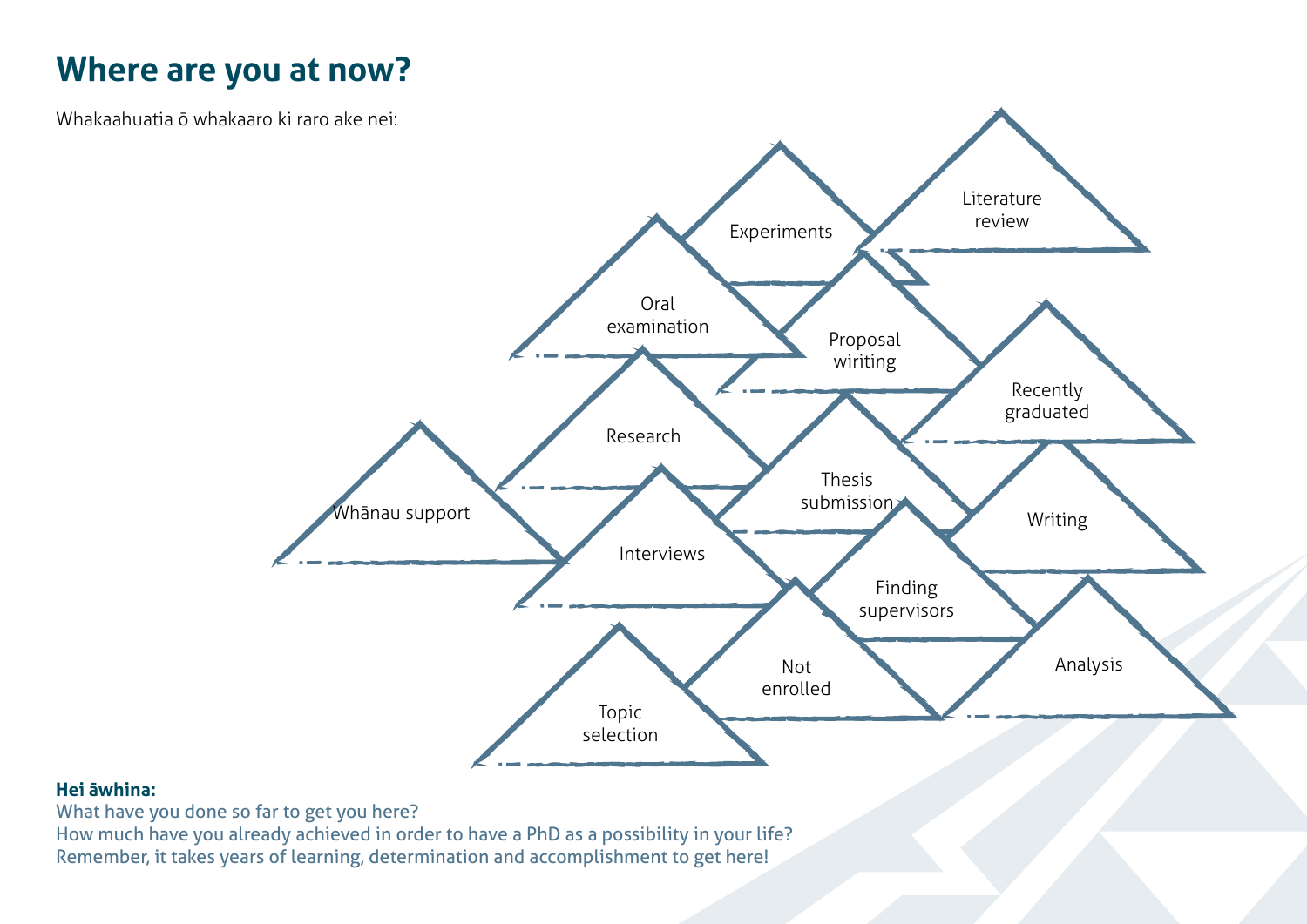# **What lies beyond the phd?**

Whakaahuatia ō whakaaro ki raro ake nei:



### **Hei āwhina:**

What does your dream job look like?

Be as honest as you can with yourself, this is your dream, it can be anything you want. How can you use your PhD to contribute "back" to your people, iwi, hapū or whānau?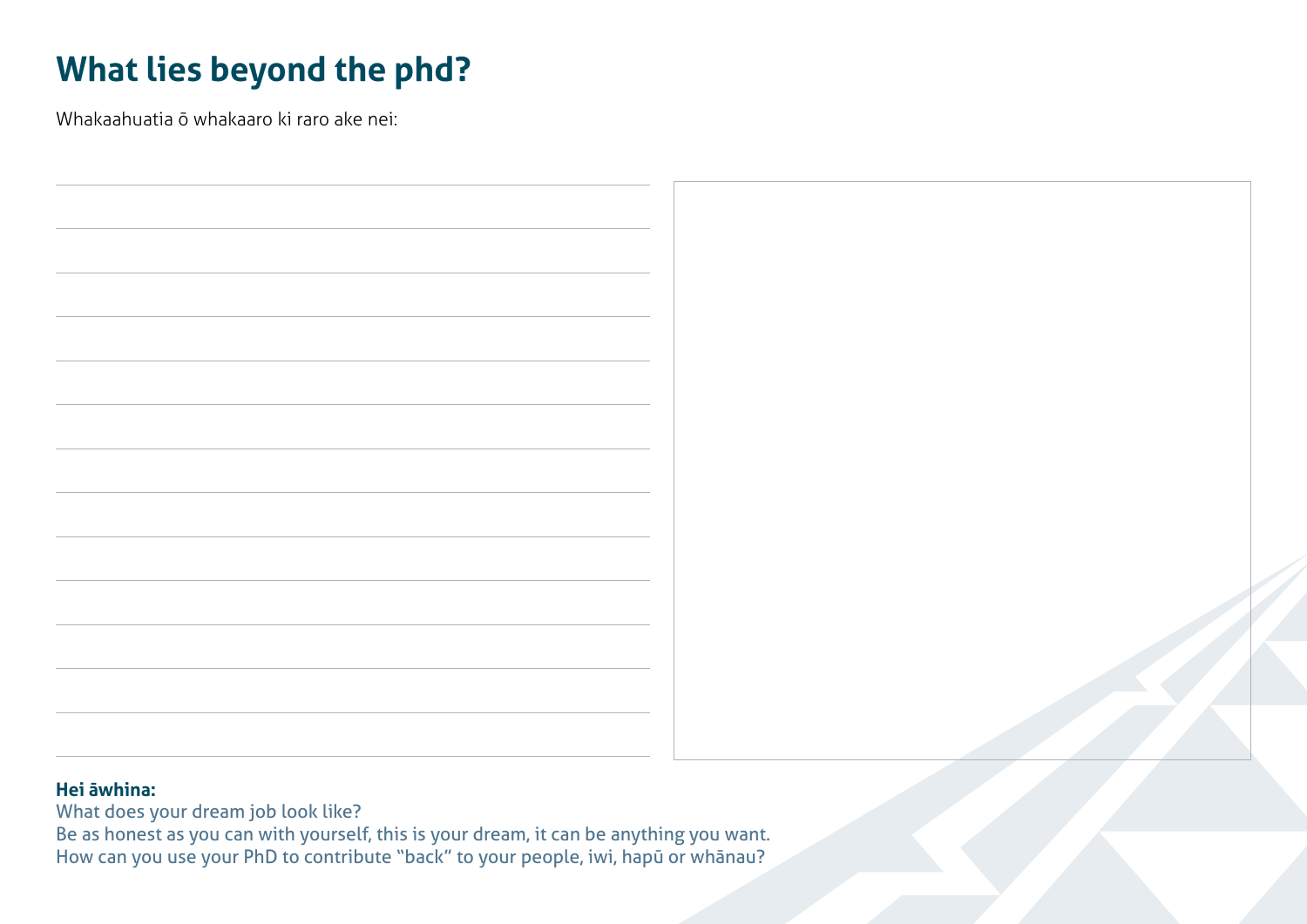### **He kai kei aku ringa: what are the things you do well?**

Whakaahuatia ō whakaaro ki raro ake nei:

#### **Hei āwhina:**

Take a moment to draw, mind-map, reflect, and write what your strengths are. What personal attributes do you have that you think will ensure your success?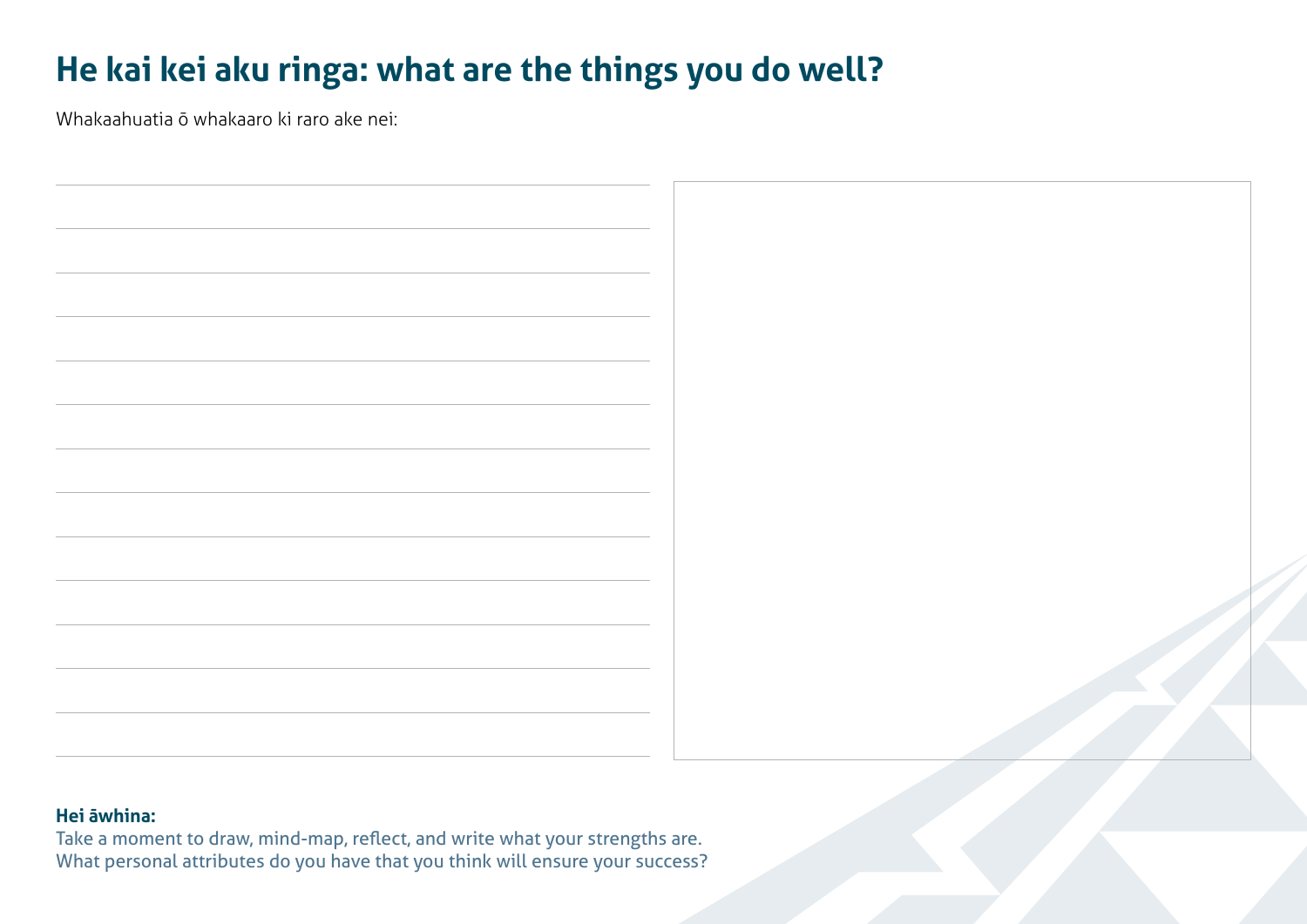### **What are some short term goals to get you there?**

It is important to plan for the completion of your doctorate, in both the short and long term. Post-doctoral pathways for Māori and Indigenous students also need to be intentional and this requires thought and planning.



### **Hei āwhina:**

Make sure these are achievable and measureable – it will feel good to know you are making progress Attach dates to these goals, as this will drive you to complete them Only think about the next 12 or 6 months if that makes it more manageable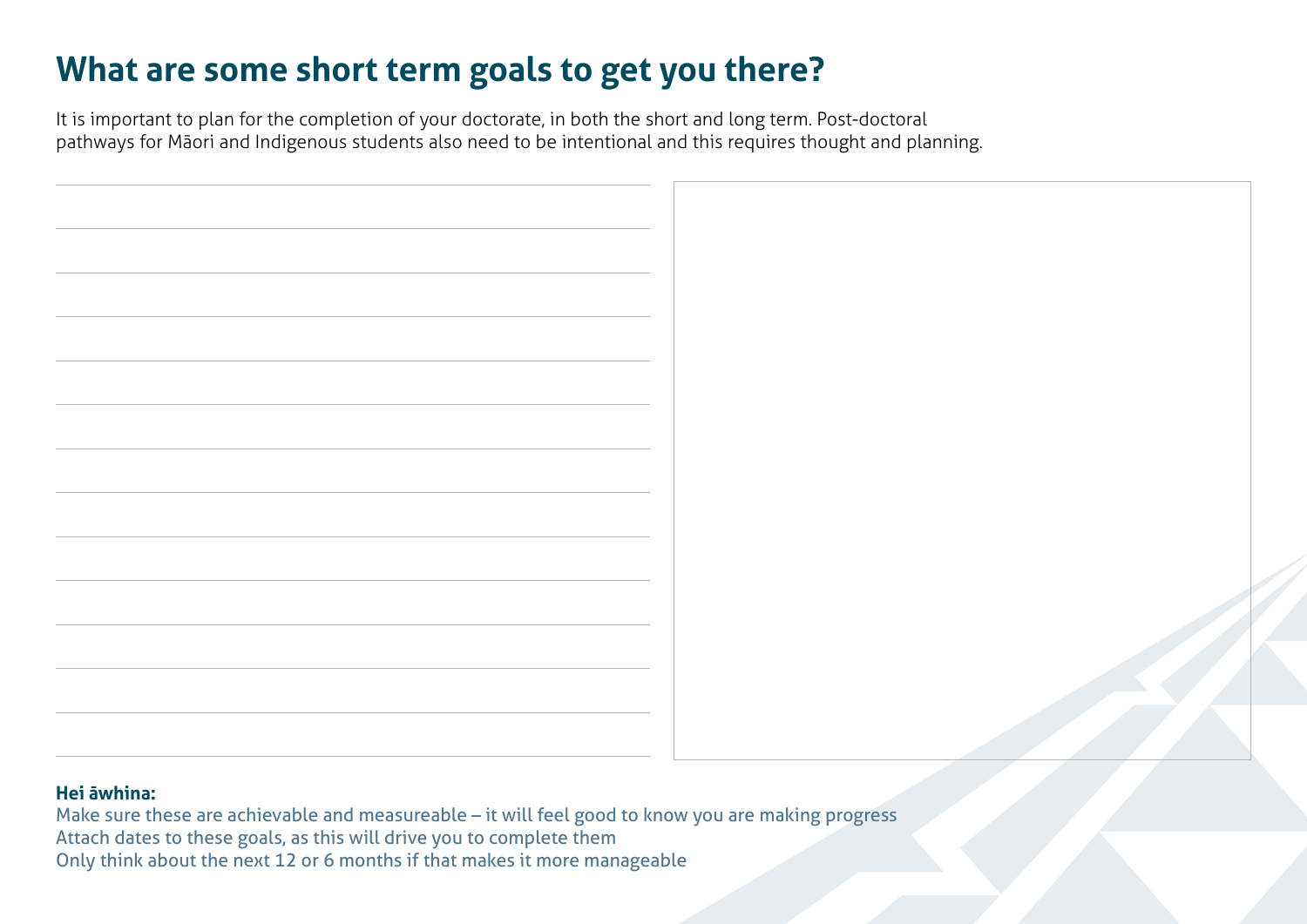### **What kinds of support do you need?**

Things for you to think about:

**Supervisors** are the most commonly cited source of support for Māori students. Good Māori supervision will include upholding Māori values, knowledge and practices. Good supervisors will assist you with your thesis as well as with other important components, such as:

- Introductions to appropriate networks and other academics - Attending the right conferences and wānanga - Help to find funding and work - Opportunities to present and publish

> **Mentors** and **sponsors** are invaluable and can be found both within and without the academy. Supervisors can be great sponsors, as too can whānau and hapū members who work or are engaged in spaces that provide opportunities for your growth. Your peers or friends, especially those who have already completed a PhD, can be great tuakana.

**MAI Te Kupenga,** a Māori and Indigenous support programme initiated by Professor Graham Smith, has been identified as integral to the success of past PhD students all over the country. Head along to a MAI event!

Your peers are a major source of support; forming **tuakana teina** relationships and writing groups, for example, can help you significantly. It is important to also remember that PhD scholars are expected to eventually become tuakana and play a role in giving back in order to ensure succession and the success of future Māori PhD doctoral scholars.

**Whānau, community, hapū** and **iwi** are incredible sources of holistic strength, motivation and even potential employment.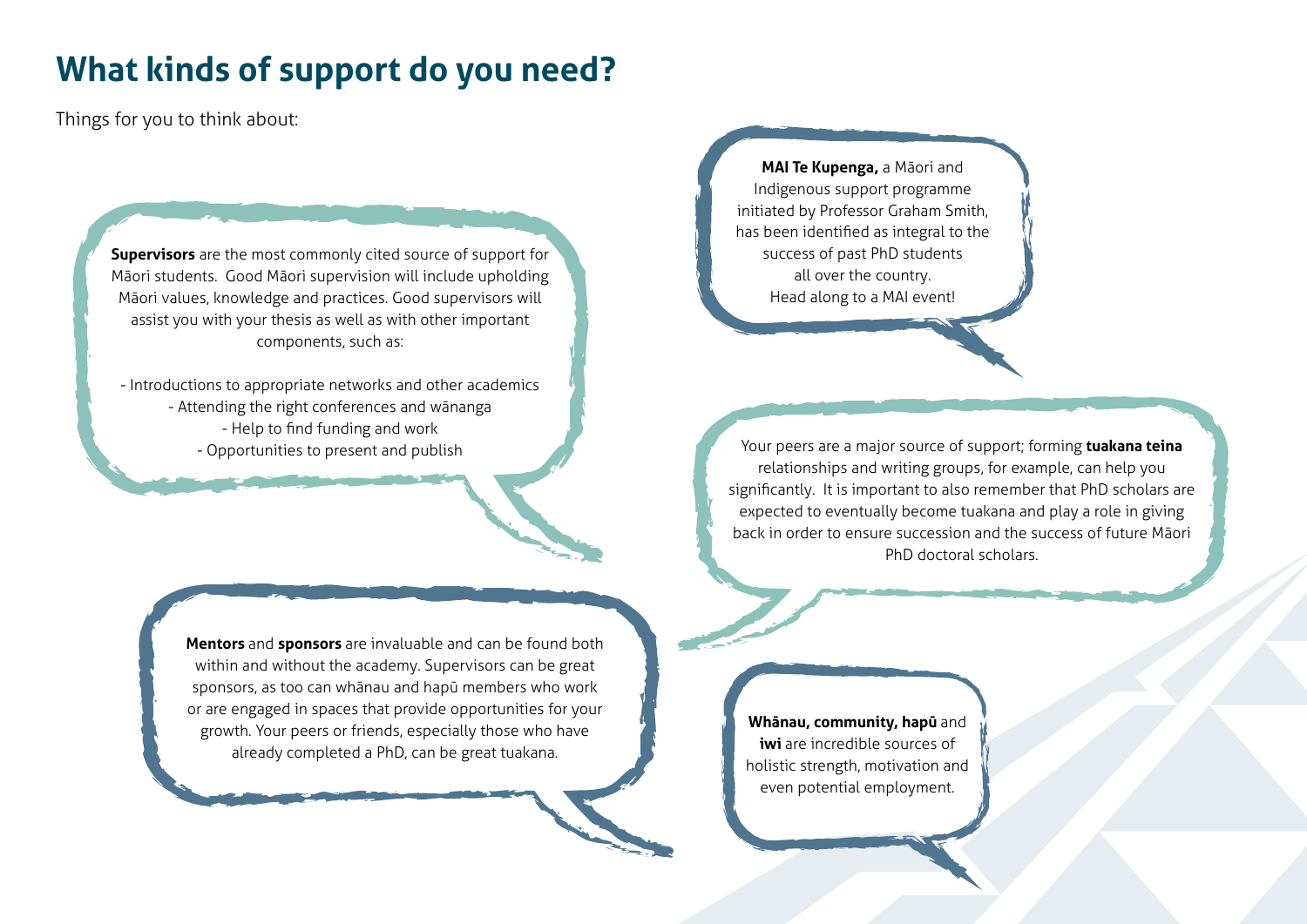# **What kinds of support do you need?**

Whakaahuatia ō whakaaro ki raro ake nei:



### **Hei āwhina:**

List here who and what you need and then make plans to actively seek out that support Remember, there are people dedicated to student support at your institution. Seek them out!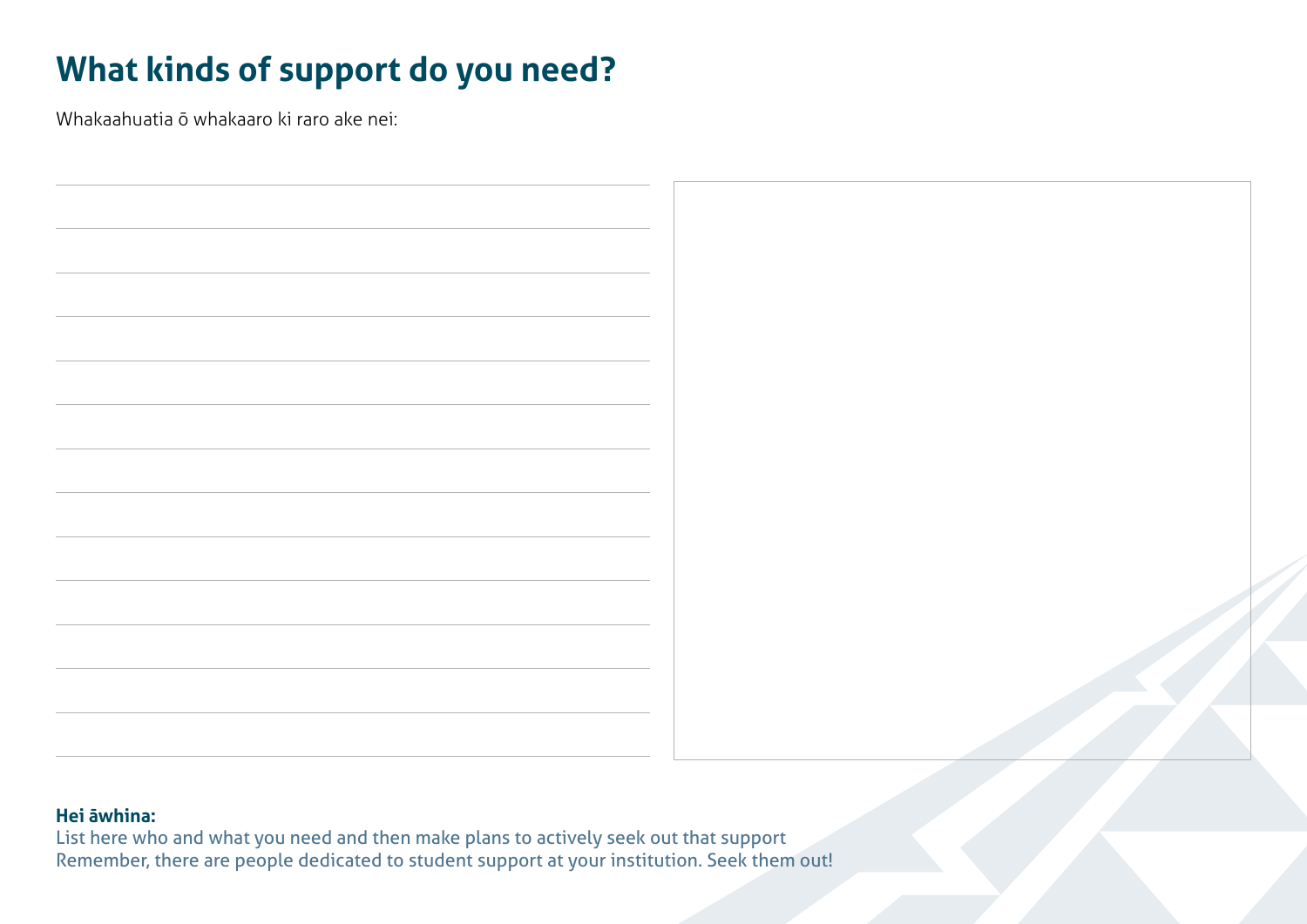### **What other MAI students have said about the kinds of support they believe important:**

*"… we don't belong to universities really we belong to iwi and hapū so that should somewhere hopefully feature or figure in that support process. I was fortunate because I have connections to Tainui so it was at that level and also at a supervisory level and a mentoring level which I was lucky to have a lot of that from Ngāti Porou." (Waikato, Kaimahi)*

*"Getting responsible mentors, you know, people that act as mentors in their everyday life cause that's how we operate, but getting them to be really conscious, then going, I'm going to take you to this hui because I am going to introduce you to this person and I'm going to sell, not sell you, but you know, promote you until you have the confidence to promote yourself because that is a really important part." (Otago, Tauira)*

*"..it's all about decreasing the stress levels because they are all smart, they are really smart, capable people who will get to that stage and so what they will need is to decrease their stress levels and get them in a space where they can just focus on work. Financial assistance is huge because that takes away part of the stress levels of how I'm going to pay for this and how am I going to support myself." (Waikato Kaimahi)*

*"So, there's just informal and formal mentoring. Informal included whānau, kaumātua, kuia, tamariki, iramutu, siblings, cuzzies, uncles, aunties. Also under informal we had peer mentors, we talked about class cohort, other stuff, co-workers, sharing information, sharing experiences, encouraging each other, borrowing apps, literature, books etc. The formalised mentoring… there are breakfasts, writing retreats, workshops, Facebook page, conference opportunities and the other formal mentoring component was probably supervisors, head of school, other staff, and guest lecturers." (Awanuiārangi, Tauira)*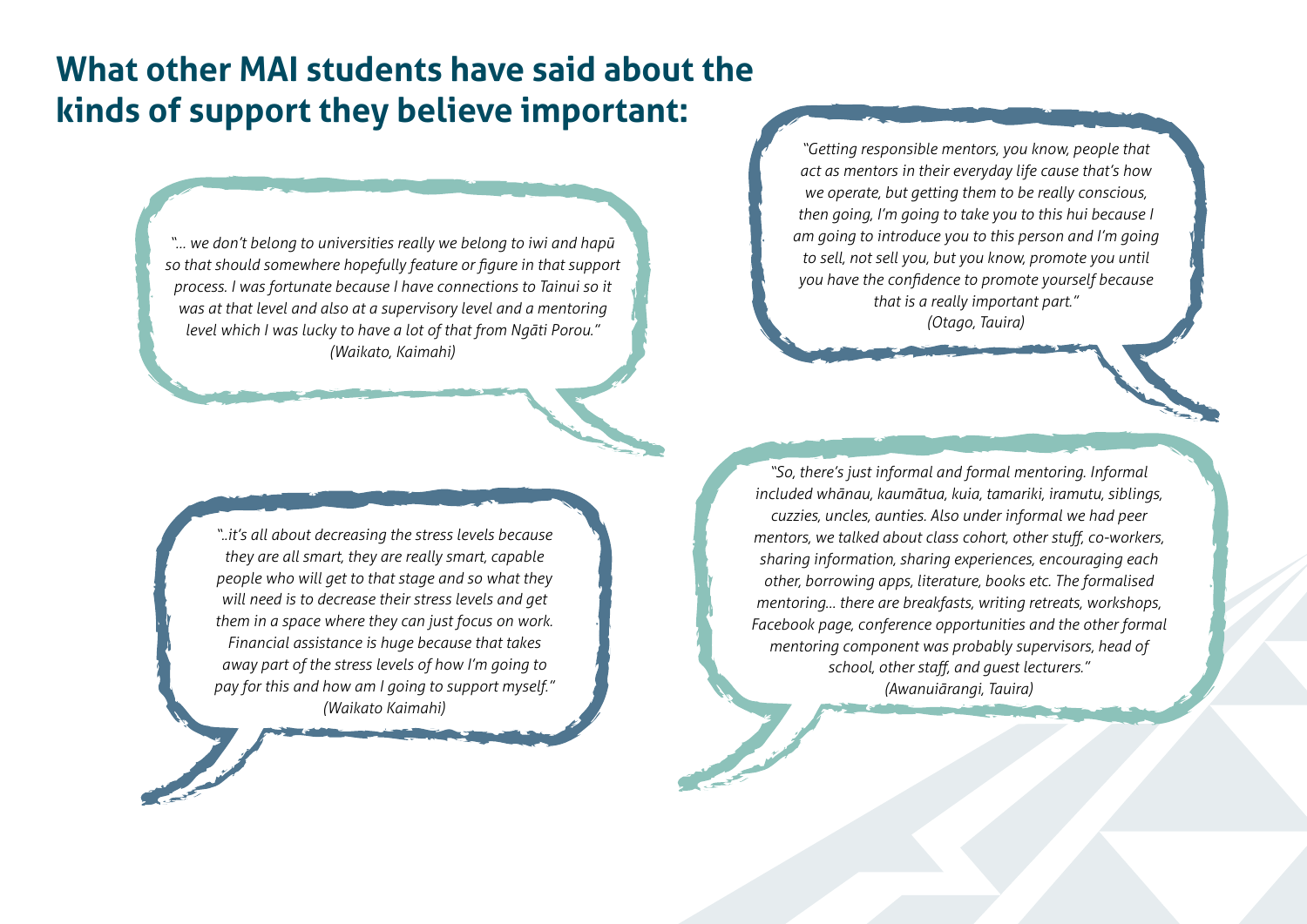### **Some things other scholars found helpful**

#### **Te Taura Here: Stay connected**

- Making time and space for involvement in cultural practices and events and other non-doctoral related activities helped Māori and Indigenous doctoral scholars and early career academics to gain the support, energy, motivation and restoration they needed to progress their research.
- Join your closest MAI Te Kupenga scholar support site. See: www.mai.ac.nz for more details

#### **Tō whakaruruhau: Find your safe space**

• You may feel most safe with your supervisor, your peers, your tuakana or teina, your hapū or whānau; whoever or wherever it is - use that space to build your confidence and develop experience. Practice that presentation, voice your critical thinking, ask questions, and challenge ideas. Chances are if you feel safe it's because you are!

#### **Moea te poi, moea te taiaha: Are you aware?**

• Knowing the regulations and processes of your institution so that you are prepared to navigate or combat any barriers or constraints you may face, is extremely important. Part of being a great doctoral scholar is making sure you know what you are entitled to, what your rights are and the staff who are dedicated to supporting you through this.

*"[Students name] mentioned going off to reo wānanga and at the end of it being just totally exhausted physically, but just pumped up and energized. So, we were looking at all the different levels that we have and what feeds us and nourishes us and some of them don't look like academic things at all and that's really important." (Massey, Tauira)*

*"The things that we found to make these things successful... is fostering Whanaungatanga, you go to a place you get to eat, you get to chill out, you're comfortable, which means you're not whakamā to talk about your work or to ask questions and I feel like sometimes within departments and with your supervisors you might feel a bit dumb or something like that but if you're in a comfortable environment you're really confident you can talk about things and nut them out a lot easier and also being in the same waka together with like-minded people is really helpful like this, everyone's going through the same thing, you've also got your steerers so you've got the ones who have maybe been through it before that can provide you with guidance, they know what the journey is like… who know what things to provide and really helpful and also who had the relevant skills, so can help you complete your research." (Otago, Tauira)*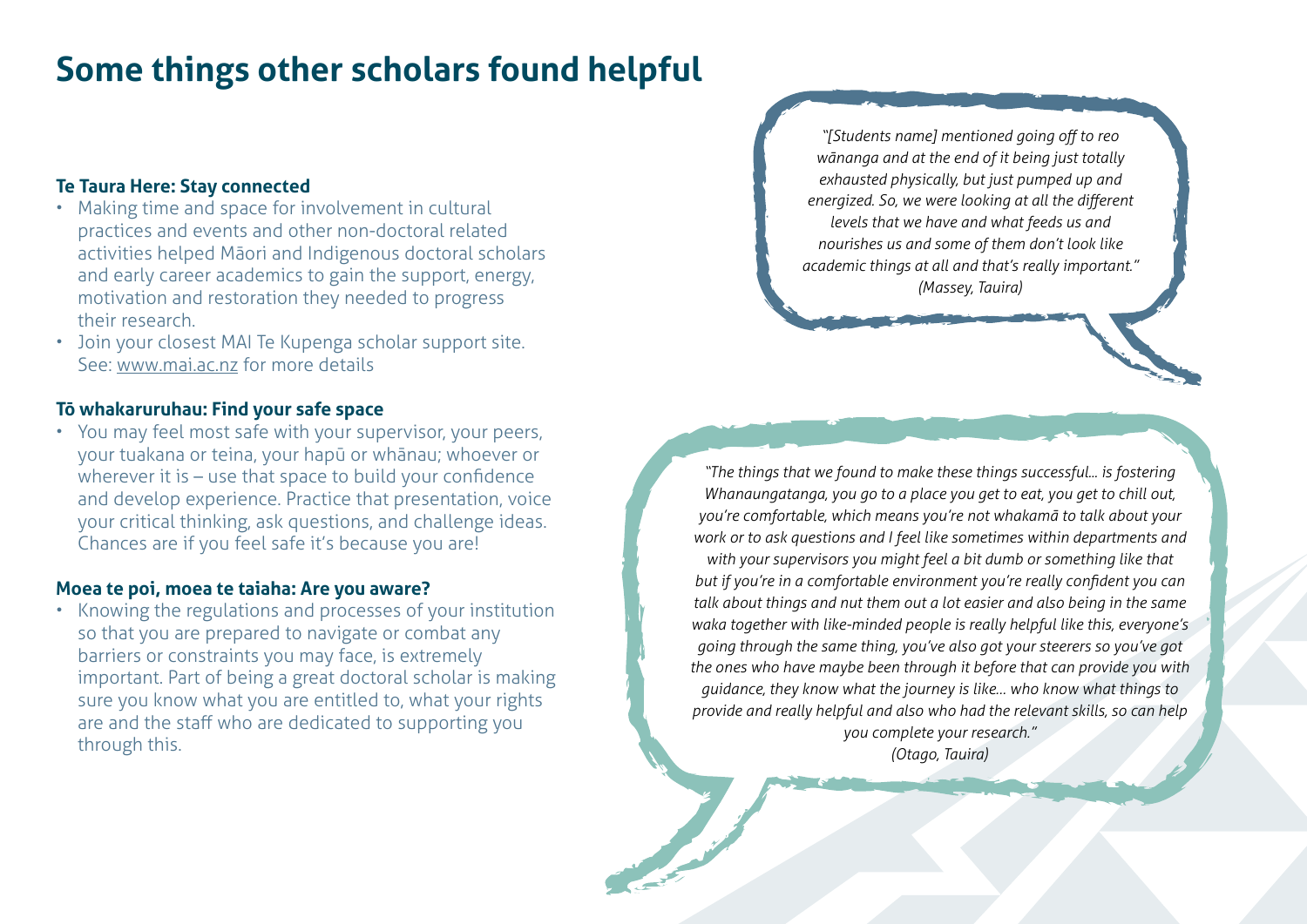### **What do YOU need to strengthen?**

Whakaahuatia ō whakaaro ki raro ake nei:

**Hei āwhina:** What skills, knowledge, relationships, etc. do you need to strengthen? What do you already have? What do you need to build?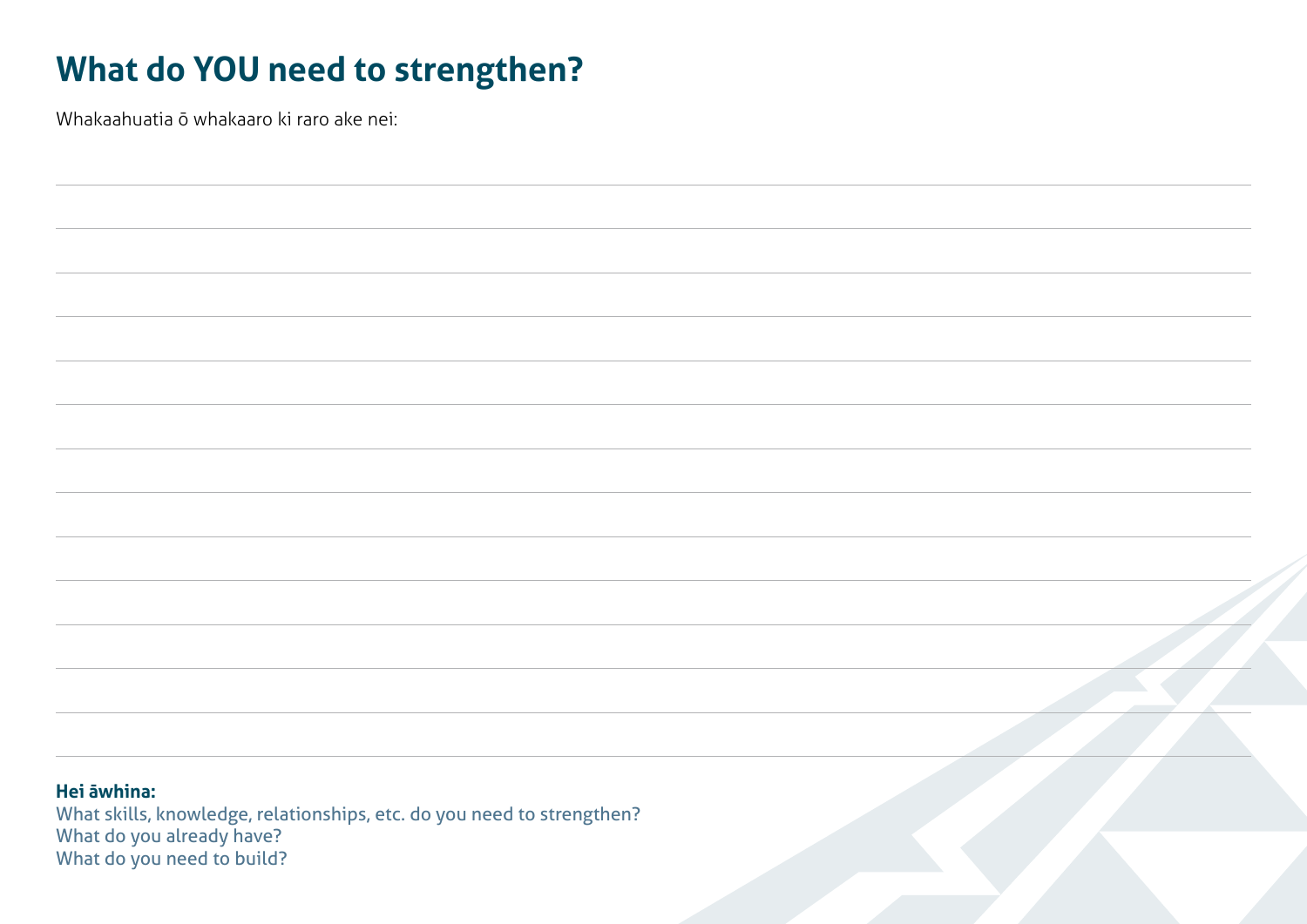### **How will it feel to reach your pae tawhiti?**

Whakaahuatia ō whakaaro ki raro ake nei:

#### **Hei āwhina:**

What are the emotions you feel when you get there? What will you feel, see, sense and know? Remembering why you are doing this and how it will feel when you get there is key to your success.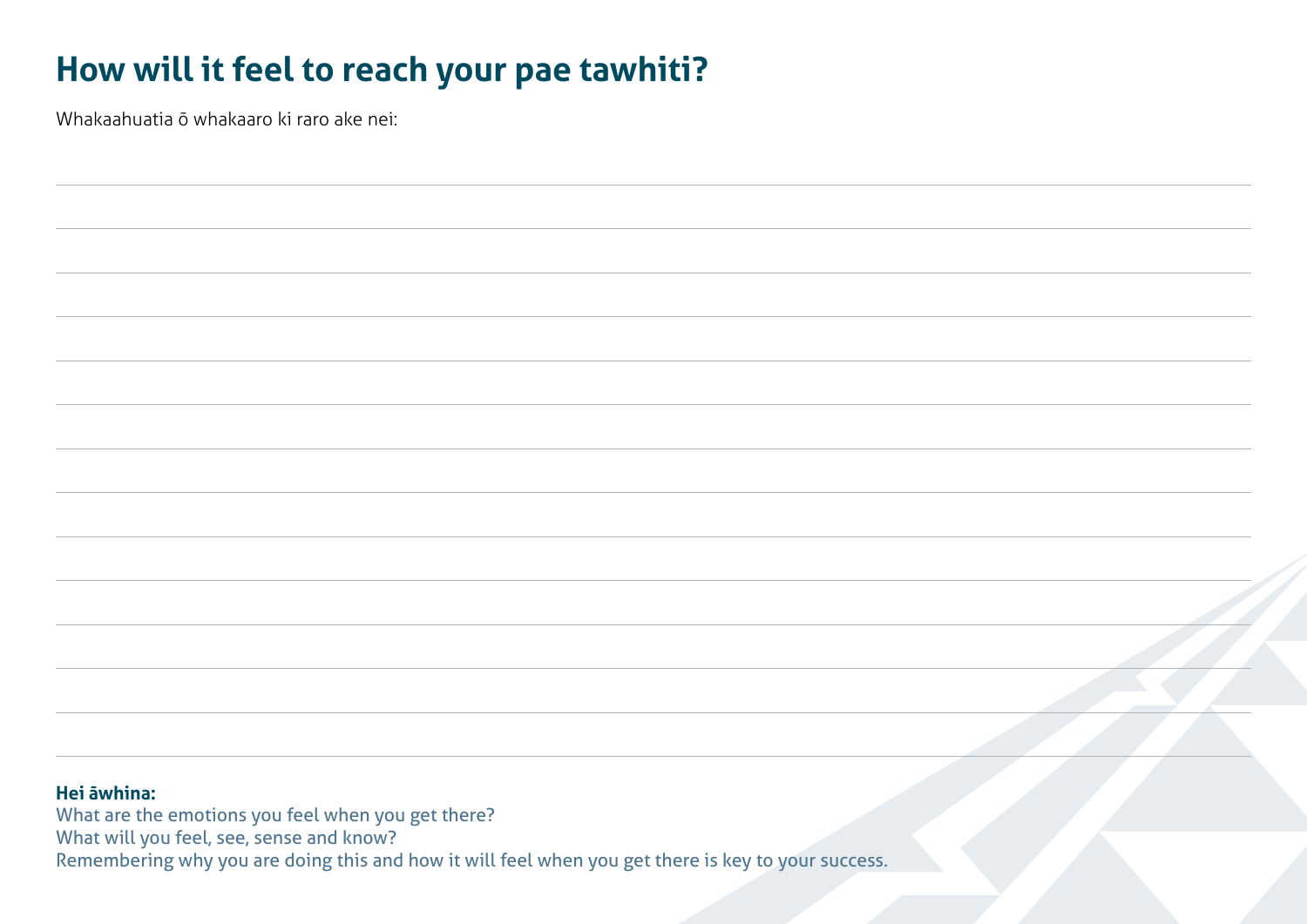

# **TE TĀTUA O KAHUKURA**

Opening horizons for Māori and Indigenous doctoral scholars

This tool has been created with the hope of guiding you to:

- understand your motivations
- where you are at on your journey
- what you already have
- what you need to work on
- what support you need

Fundamentally, we know that Māori and Indigenous students have many and varied trajectories, pathways and horizons ahead of them. We also know that many MAI PhD scholars will make hugely positive contributions whereever they end up. We hope that this tool has helped you to dream where that might be and to help you plan to get there.

# **Ko te pae tawhiti whāia kia tata! Ko te pae tata whakamaua**